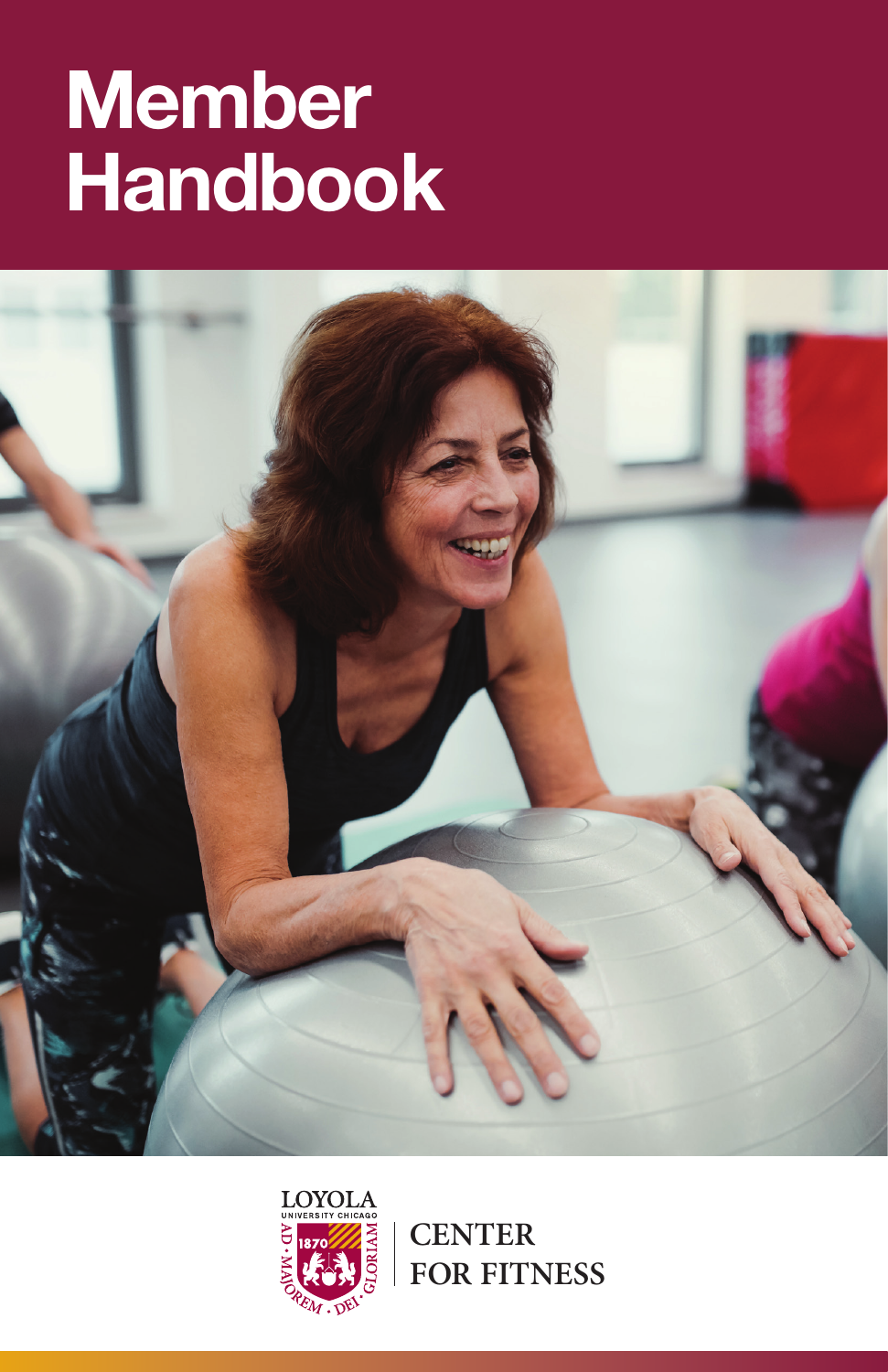## **Welcome**

You have taken an important step towards enhancing your health and well-being. There are many ways Loyola Center for Fitness (LCF) can positively impact the quality of your life.

At LCF, we approach health and fitness from a medically integrated perspective. We believe that our Center is unique in its commitment to meeting each member's personal needs. Our progressive fitness environment, comprehensive programs and certified professionals will assist you in reaching and maintaining your health and fitness goals.

This handbook is intended to provide you the information you need to have an enjoyable and safe experience. We want you to experience all of the courtesies, comforts, privileges and services you deserve. Our team will maintain and oversee these policies for your benefit and for the benefit of all of our members.

This handbook features key policies and procedures of the Center, but it is not meant to be a complete list. We may change policies as necessary and appropriate based on health and fitness considerations and guidelines and to benefit all members. The LCF team is happy to explain any of the policies and procedures contained in this handbook at your convenience.

From all of us at LCF, we hope that your membership experience will result in a healthier mind and body for many years to come!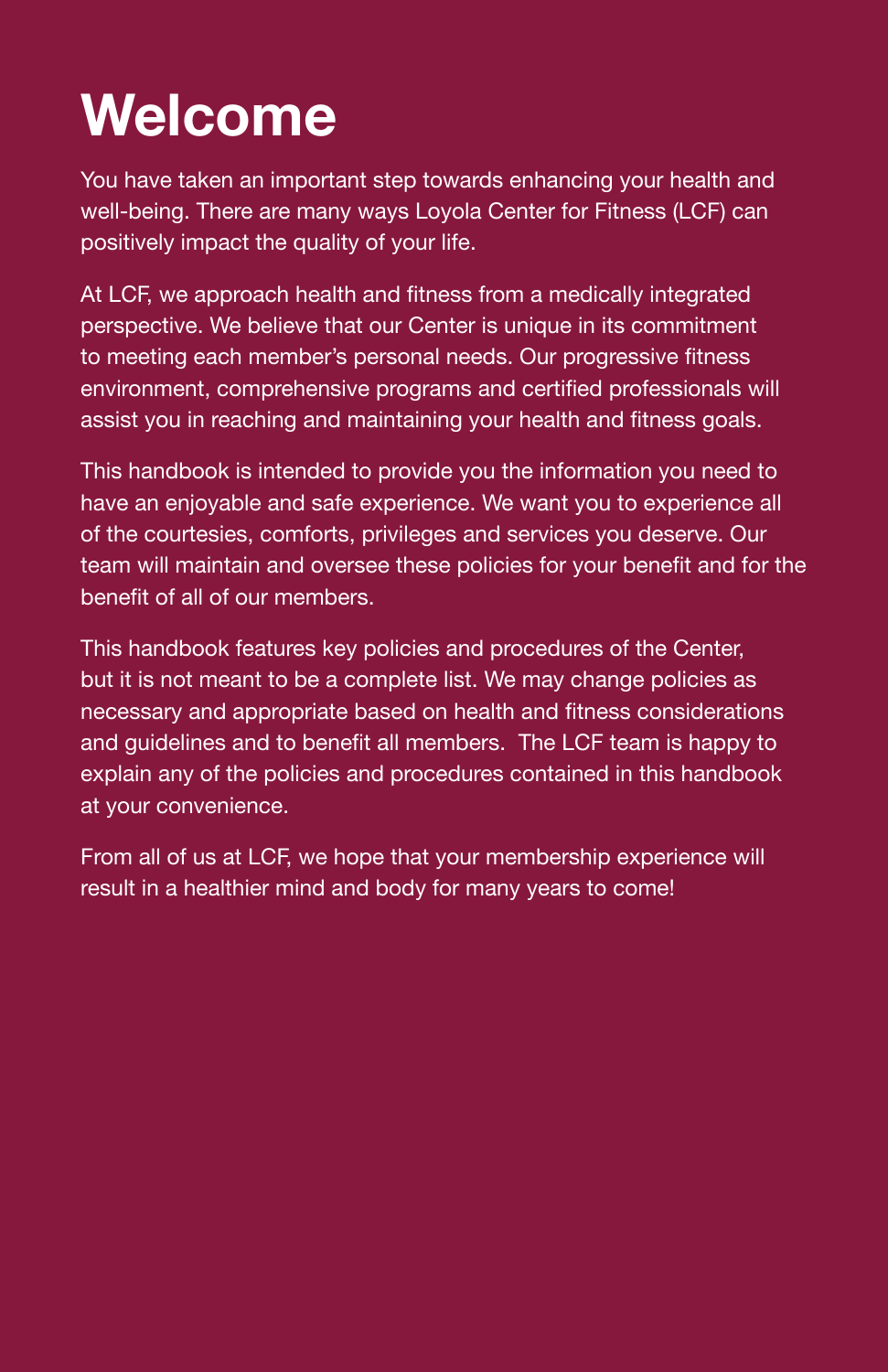### **CONTENTS**

| Tobacco, Alcohol, Controlled Substances, & Weapons14 |  |
|------------------------------------------------------|--|
|                                                      |  |
|                                                      |  |
|                                                      |  |
|                                                      |  |
|                                                      |  |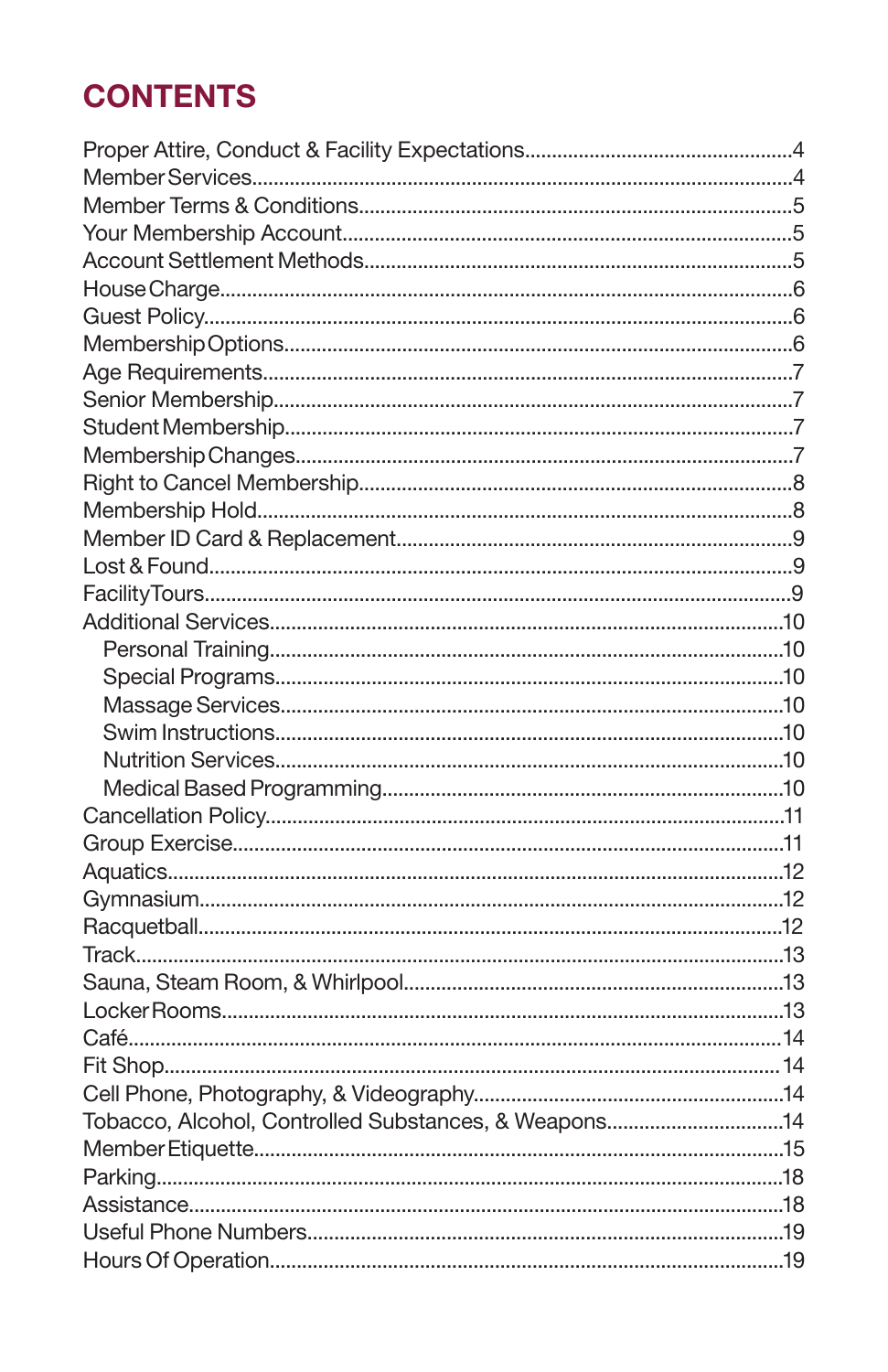### **PROPER ATTIRE, CONDUCT & FACILITY EXPECTATIONS**

Please wear athletic attire appropriate for the space in all areas of and at all times when using the facility. The standards include shirts, shorts, sweatpants, and athletic shoes on the fitness floor and in the group exercise studios. In addition, swimming attire is required in the pools. Open-toed shoes or sandals are not permitted on the fitness floor. Bare feet are allowed only in locker room and aquatic areas. The use of shower sandals in the locker room and pool areas is recommended. LCF reserves the right, in its sole discretion, to determine what is appropriate attire and appropriate member conduct. LCF reserves the right to revoke membership privileges based on improper conduct or behavior that might interfere with other members' use and enjoyment of the facility, or behavior otherwise contrary to orderly Center operations and is at the sole discretion of the Center

If you have experienced symptoms of communicable illness, including but not limited to, a fever, runny nose, cough, sore throat, sneezing, diarrhea or vomiting, please stay home until your symptoms have subsided. Center policy states those entering the facility should use discretion and be seventy-two hours without fever and otherwise symptom-free prior to entering the facility.

### **MEMBER SERVICES**

Our Member Services team is here to assist our members in any way possible. Please visit our Member Services desk if you have questions or concerns so we can provide you with the best possible experience. Member Services can assist with membership-related issues, program enrollment and scheduling, Fit Shop, purchases, and member feedback. In addition, comment cards are located at the Member Services desk or a virtual comment card is located on our website (www.loyolafitness.org/ virtual-comment-card/) to provide additional opportunities for members to communicate to Center Management in a written form. We encourage you to meet with our Member Services Manager or Center Director whenever you have a concern.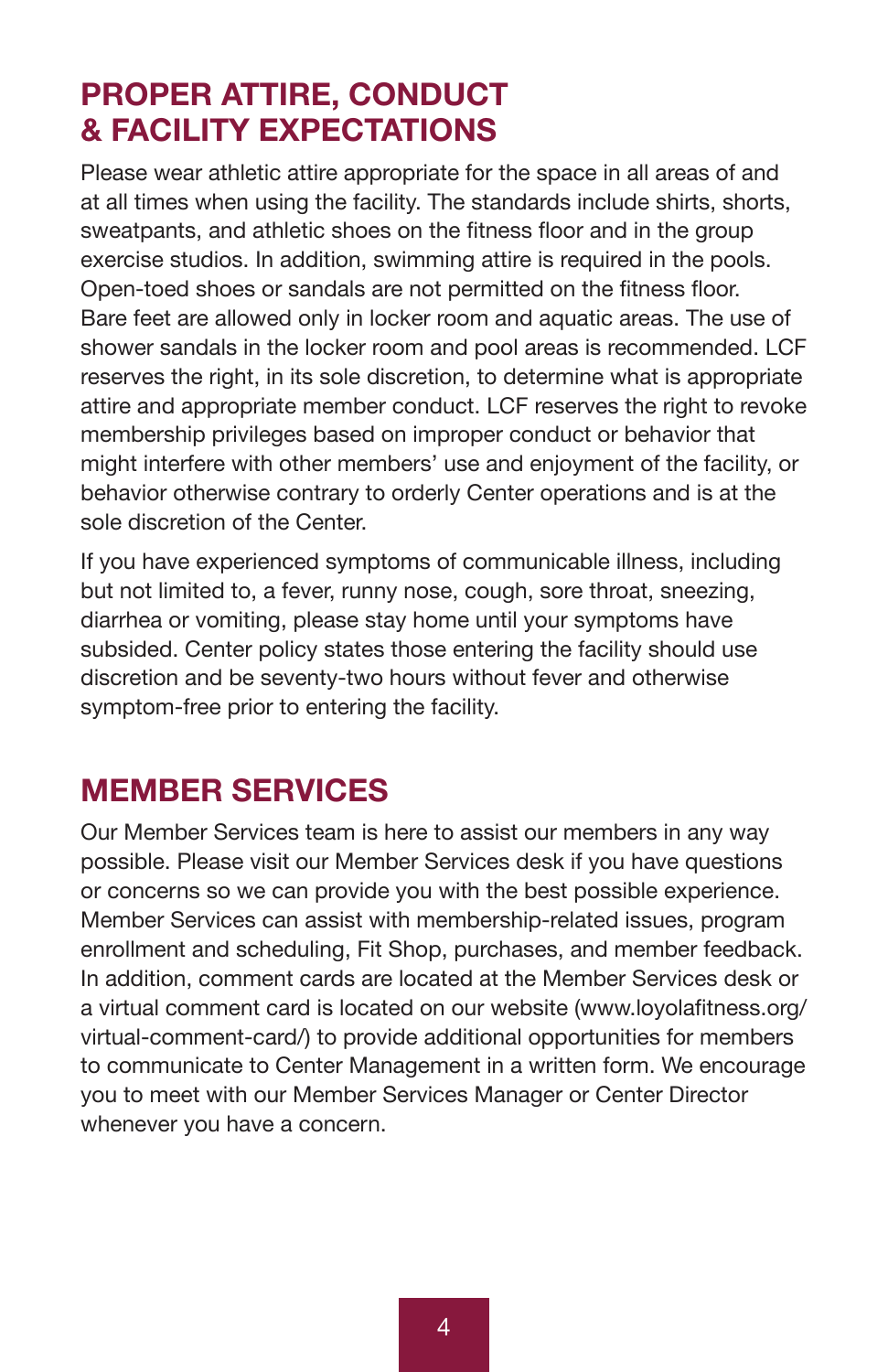### **MEMBER TERMS & CONDITIONS**

All members shall comply with this Member Handbook and any and all LCF Terms and Conditions. The rules contained herein are not inclusive. Amendments to LCF Member Handbook, Terms and Conditions and Rules and Regulations may be made from time to time as necessary. The decision of LCF shall be final regarding the interpretation of LCF Member Handbook, Terms, Conditions, Rules and Regulations.

Monthly dues shall continue regardless of use. Please note that all membership cancellations require an advance written notice. Members will be responsible for all applicable dues and fees during the cancellation period. Please refer to Right to Cancel Membership on page 8 of this handbook.

### **YOUR MEMBERSHIP ACCOUNT**

All members' personal, financial, and health-related information is strictly confidential and may require updating from time to time. LCF utilizes different methods to settle your account depending on the type of membership. Electronic Funds Transfer (EFT) or prepayment is used for all membership types via MasterCard, Visa, Discover, American Express or the bank draft method of payment.

### **ACCOUNT SETTLEMENT METHODS**

Once you provide your account information and authorization, we'll automatically debit the pre-defined accounts for the appropriate monthly dues and house charges as designated in any program or the membership agreement. LCF reserves the right to refuse entry to any member whose account has not been settled.

Any questions regarding membership accounts may be directed to the LCF accounting department.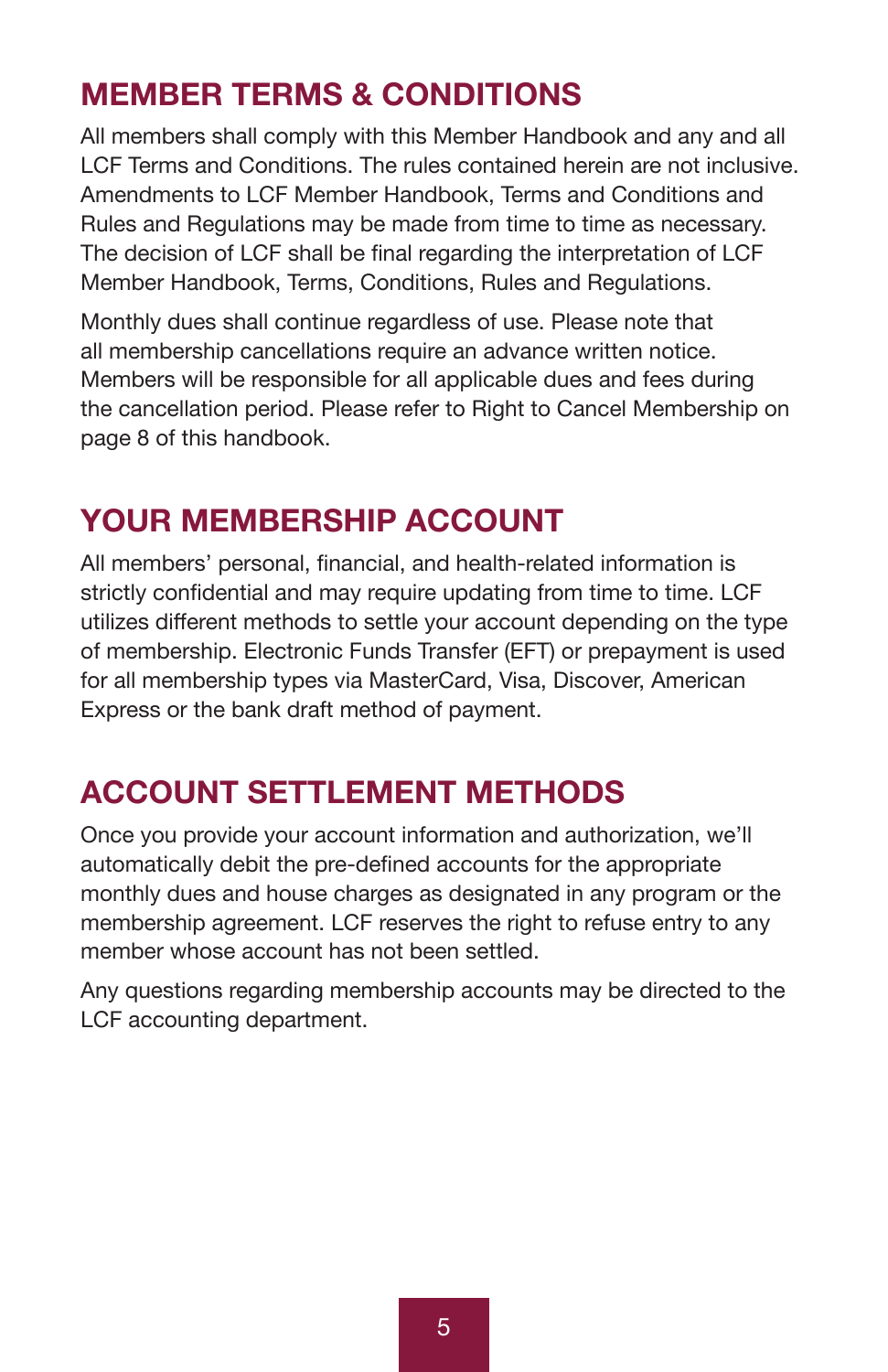### **HOUSE CHARGE**

LCF provides house charge privileges for members' convenience. House charges allow members to use their membership card to bill products and services to their Center account. Settlement of house charge accounts occurs via EFT at the beginning of each month for the previous month's charges. Membership accounts with dues settlement methods other than EFT will be required to provide the accounting department with the account information necessary to allow for EFT collection of house charges. For more information and to establish your house charge account, please stop by Member Services at your convenience.

### **GUEST POLICY**

Members are welcome to bring a guest anytime unless prohibited by the Center for security and/or health related reasons. Individual guests are limited to the number of visits determined by Center policy. LCF reserves the right to require all guests to complete and sign a guest registration card. Each guest must:

- Present a valid LCF guest pass or pay a guest fee per visit.
- Be 18 years of age.
- Minors 14-17 years old are permitted on weekends and holidays only. They must be accompanied by a legal guardian and the legal guardian must stay with the minor at all times.
- Present a driver's license or valid form of identification.
- Complete and sign a guest registration and waiver.

### **MEMBERSHIP OPTIONS**

Additional family members on any membership account must reside at the same address. Month-to-month and annual membership payment options are available. Please contact a Membership Sales Associate for additional information.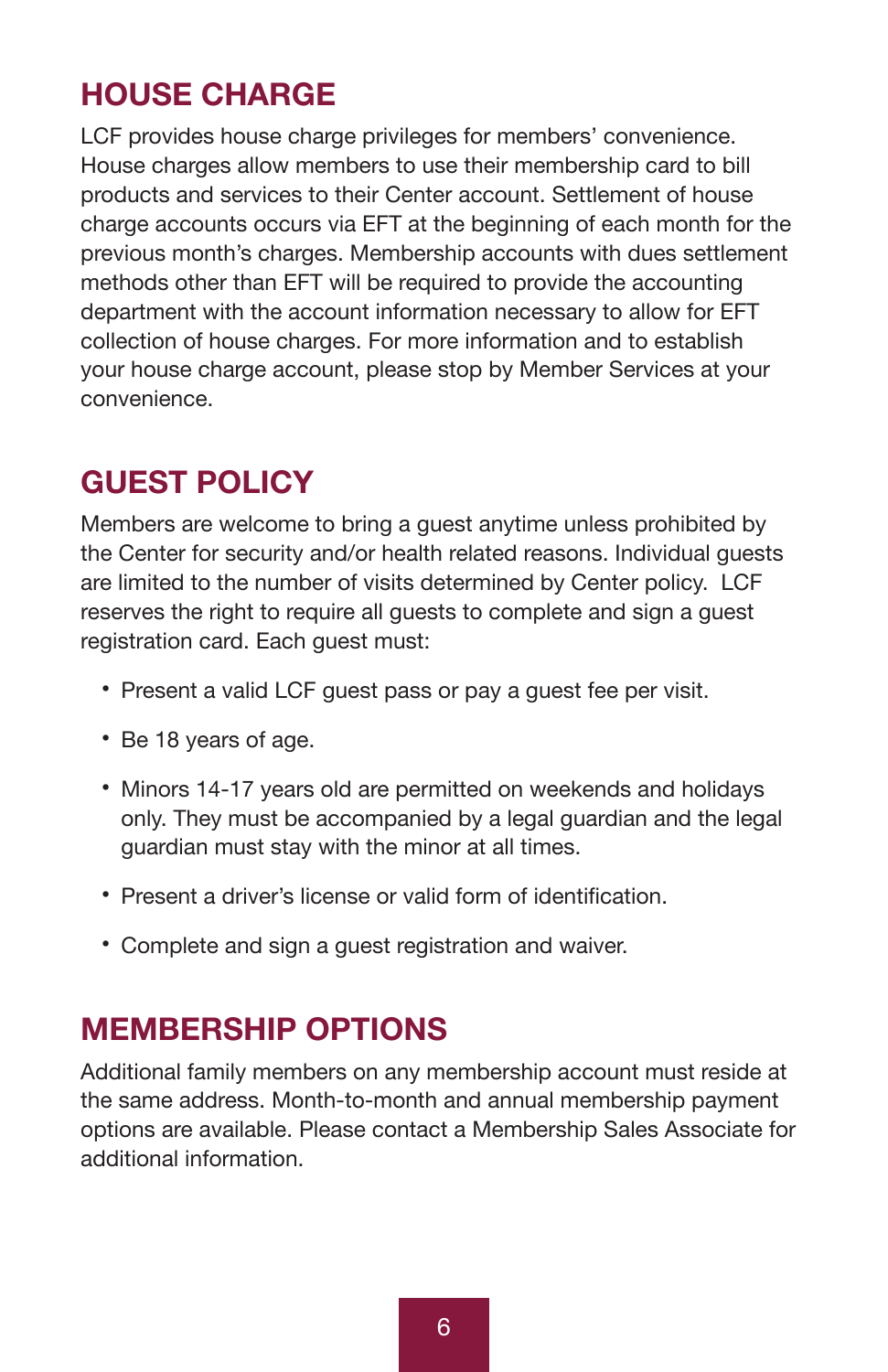### **AGE REQUIREMENTS**

LCF is an adult facility. You must be 18 to have an individual membership. LCF allows family memberships to include secondary members ages 16 years and older (with a parent primary member).

### **SENIOR MEMBERSHIP**

Senior memberships for those 60 years or older are available at a reduced rate with limited hour usage. Monday through Friday from 9 a.m. – 3 p.m. There are no restrictions on weekends or holidays.

### **STUDENT MEMBERSHIP**

College students are eligible for short-term usage of the Center. Oneweek passes are available, as are extended terms for one, two or three months during college breaks and holidays. Certain restrictions apply. See a Member Service representative for details.

### **MEMBERSHIP CHANGES**

#### **TO UPGRADE**

To add a family member to an existing membership, please contact a Membership Sales Associate. Additional family members must reside at the same address and be age appropriate based on Center policy.

#### **TO DOWNGRADE**

To cancel or remove a family member from a membership account, please provide a request in writing. Members may downgrade their membership at any time without a fee; however, members must provide an advance written notice.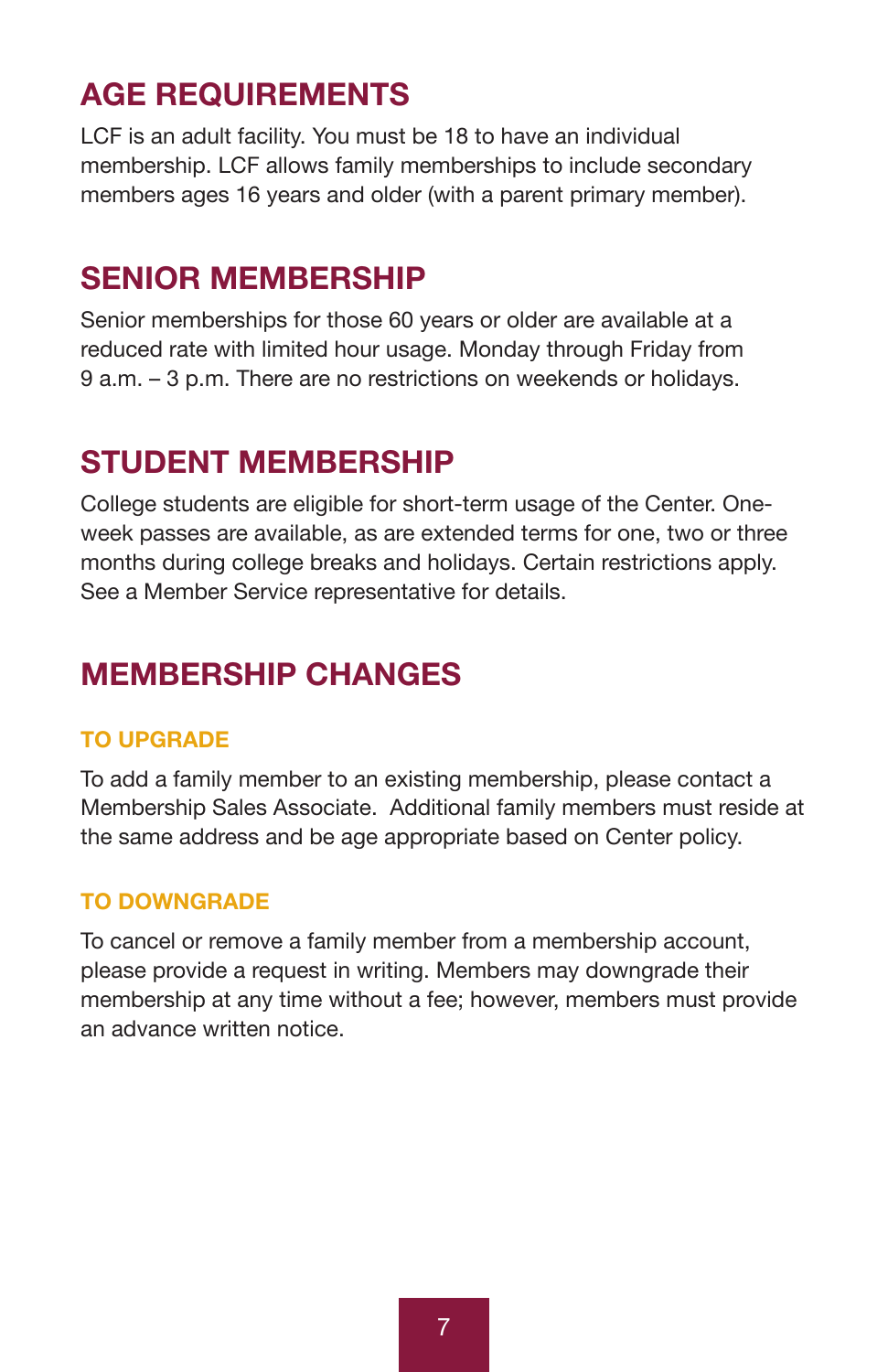### **RIGHT TO CANCEL MEMBERSHIP**

Members may cancel their membership agreements without penalty within three business days after your initial agreement signing with a full refund. All membership cancellations after this period will require in person, advance written notice of intent to cancel to a member of the Member Services Team. If written notice is received by the 20th of the month, membership will be terminated at the end of that month. If received after the 20th of the month, membership will be terminated at the end of the following month. Members are responsible for paying their monthly dues for the period until cancellation becomes effective.

### **MEMBERSHIP HOLD**

Members can place their memberships on hold ("hold") in accordance with the following restrictions:

#### **MEDICAL FREEZE**

- Members must provide written authorization from member's doctor indicating the inability to use the facility within 30 days of the event. Upon return, the member must provide written authorization from his or her physician to resume facility use.
- Medical freezes are honored for a minimum of 1 month and a maximum of 6 months.

#### **MEMBERSHIP BRIDGE**

- Requests must be submitted in writing 30 days in advance of the bridge start date.
- Bridges are honored for a minimum of 2 months and a maximum of 6 months.

All bridge requests for medical or extenuating circumstances must be made in writing and are subject to approval by the Center Director. LCF will not honor backdated bridge requests.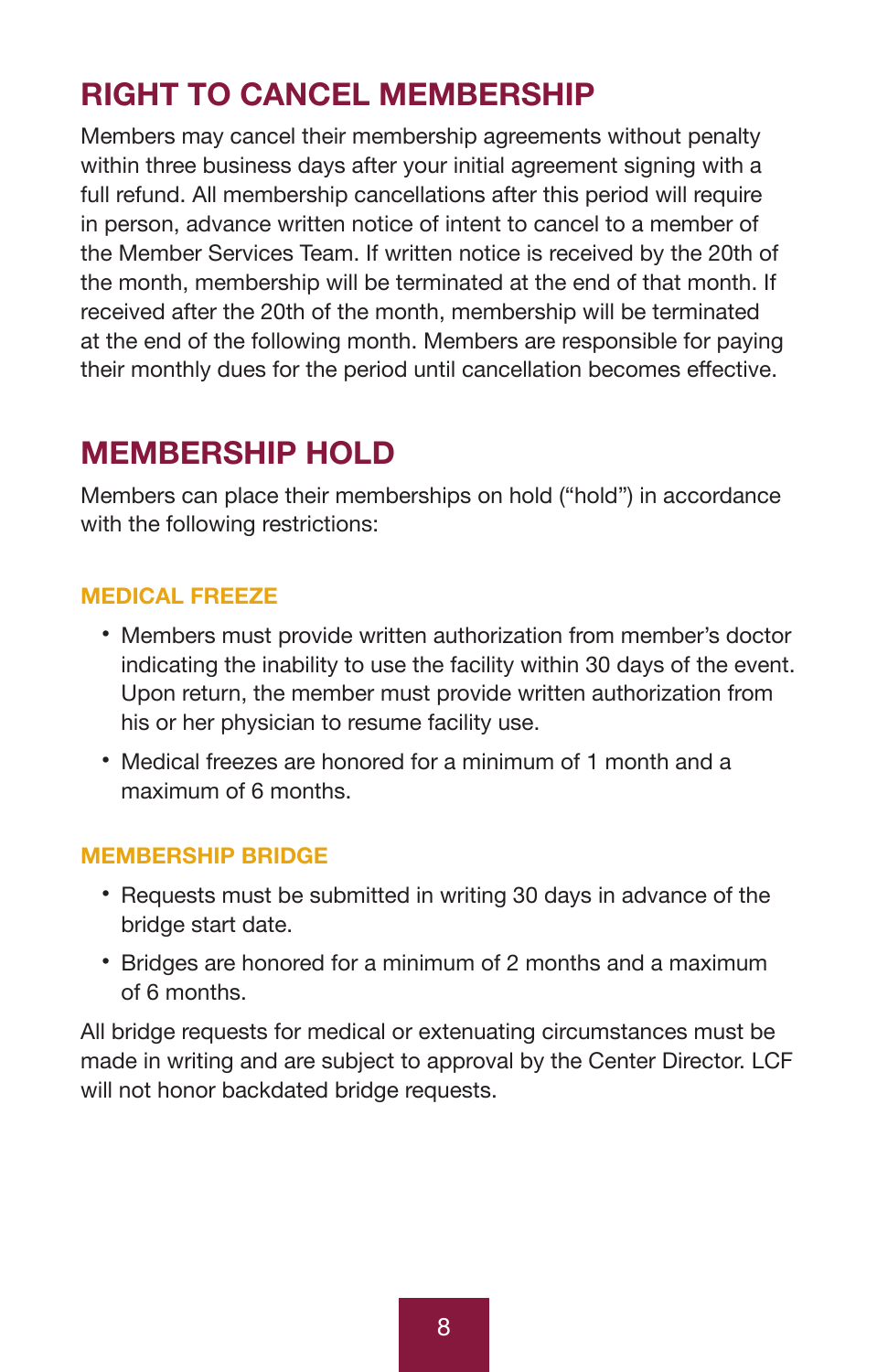#### **MONTHLY MEMBERSHIPS**

Members on an approved relocation bridge or medical freeze will have their dues portion suspended. A membership-processing fee may be charged during the bridged period (see Member Services desk for details). A member may not use the facility during the bridged period.

#### **YEARLY OR PAID IN FULL MEMBERSHIPS**

Yearly or Paid in Full members on an approved bridge or medical freeze will have their membership expiration date extended per the Bridge/ Medical freeze extension schedule for yearly/paid in full memberships.

### **MEMBER ID CARD & REPLACEMENT**

All members are required to present membership cards upon entrance to the Center at the Member Services desk. LCF membership cards that have been lost or stolen will be replaced through Member Services for an additional fee. The fee for replacement is due upon receiving your card. ID Cards are non-transferable.

### **LOST & FOUND**

The Center maintains a "Lost & Found". Inquiries can be made at the Member Services desk. Members may turn in or claim items. Items will be kept for one month before being donated to charity. Intimate items including underwear, soaps, brushes /combs will be disposed of. LCF is not responsible for lost or stolen items.

### **FACILITY TOURS**

Tours are available at the Member Services desk.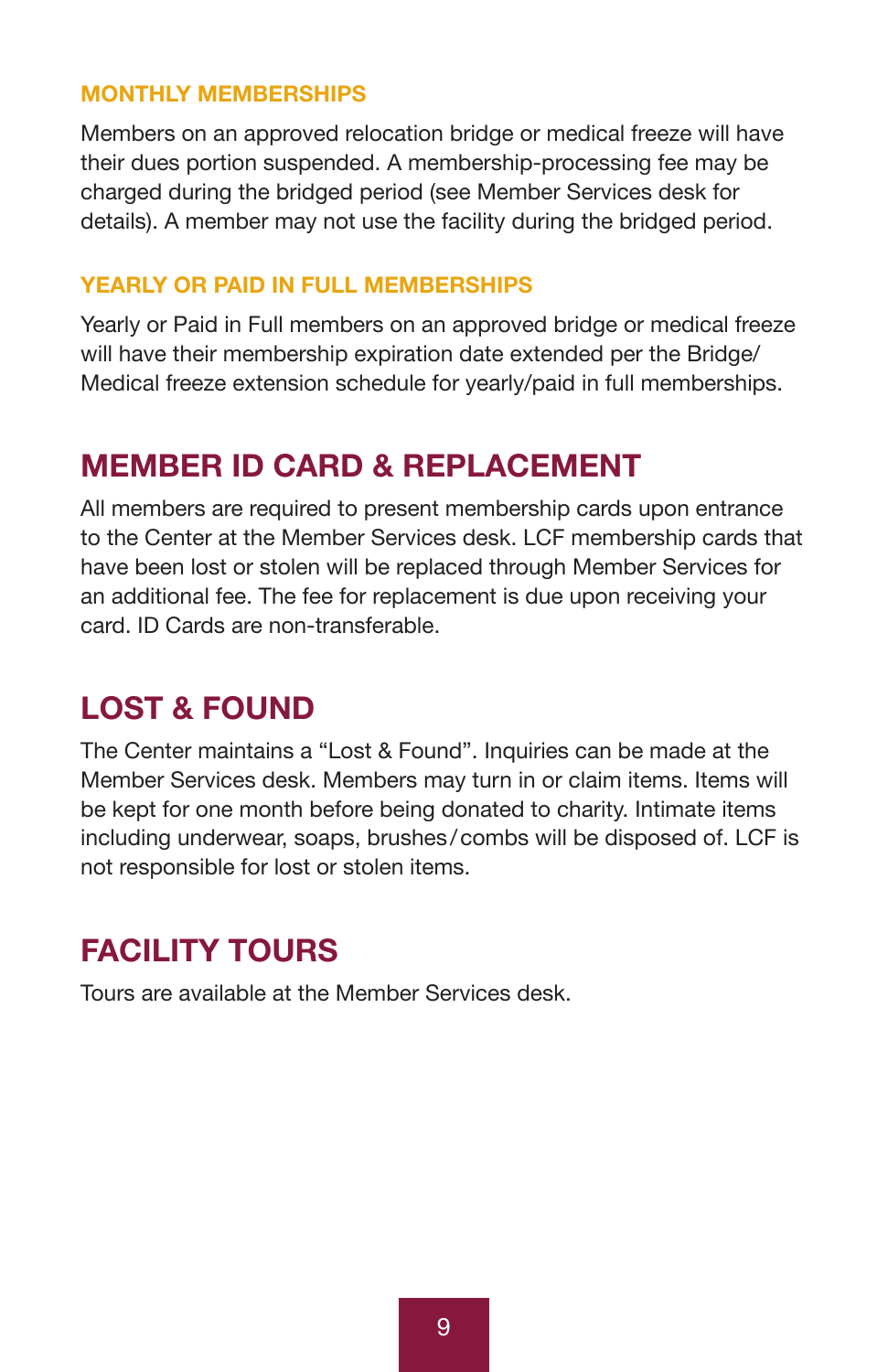### **ADDITIONAL SERVICES**

#### **PERSONAL TRAINING**

LCF offers a variety of personal training services and packages provided by degreed and certified fitness staff for an additional fee. Contact the Member Services desk for additional information or to schedule an appointment. Only LCF trainers are eligible to conduct personal training in the Center; therefore, members who do not comply with this policy (by participating in and/or providing training for a fee) are subject to having their memberships revoked.

#### **SPECIAL PROGRAMS**

LCF also offers small group training classes for a minimal cost. Classes range from 30-90 minutes and target a variety of ability levels and populations. They are designed for those looking for a quick, highintensity workout or working towards a specific event (e.g., race, triathlon, bike). All are welcome to try. Please stop by the Member Services desk for additional information.

#### **MASSAGE SERVICES**

Our certified massage therapists provide a therapeutic and clinical approach to the massage services we offer. Our massage therapists focus on your individual needs necessary to improve overall health and encourage relaxation. Schedule a massage service and experience for yourself our unique approach. A menu of massage services is available at our Member Services desk.

#### **SWIM INSTRUCTIONS**

One-on-one adult swimming lessons are available with an experienced swim instructor. Please stop by the Member Services desk for additional information.

#### **NUTRITION SERVICES**

One-on-one nutrition consultation sessions are available with our registered dietitian. Request forms are available at the Member Services desk.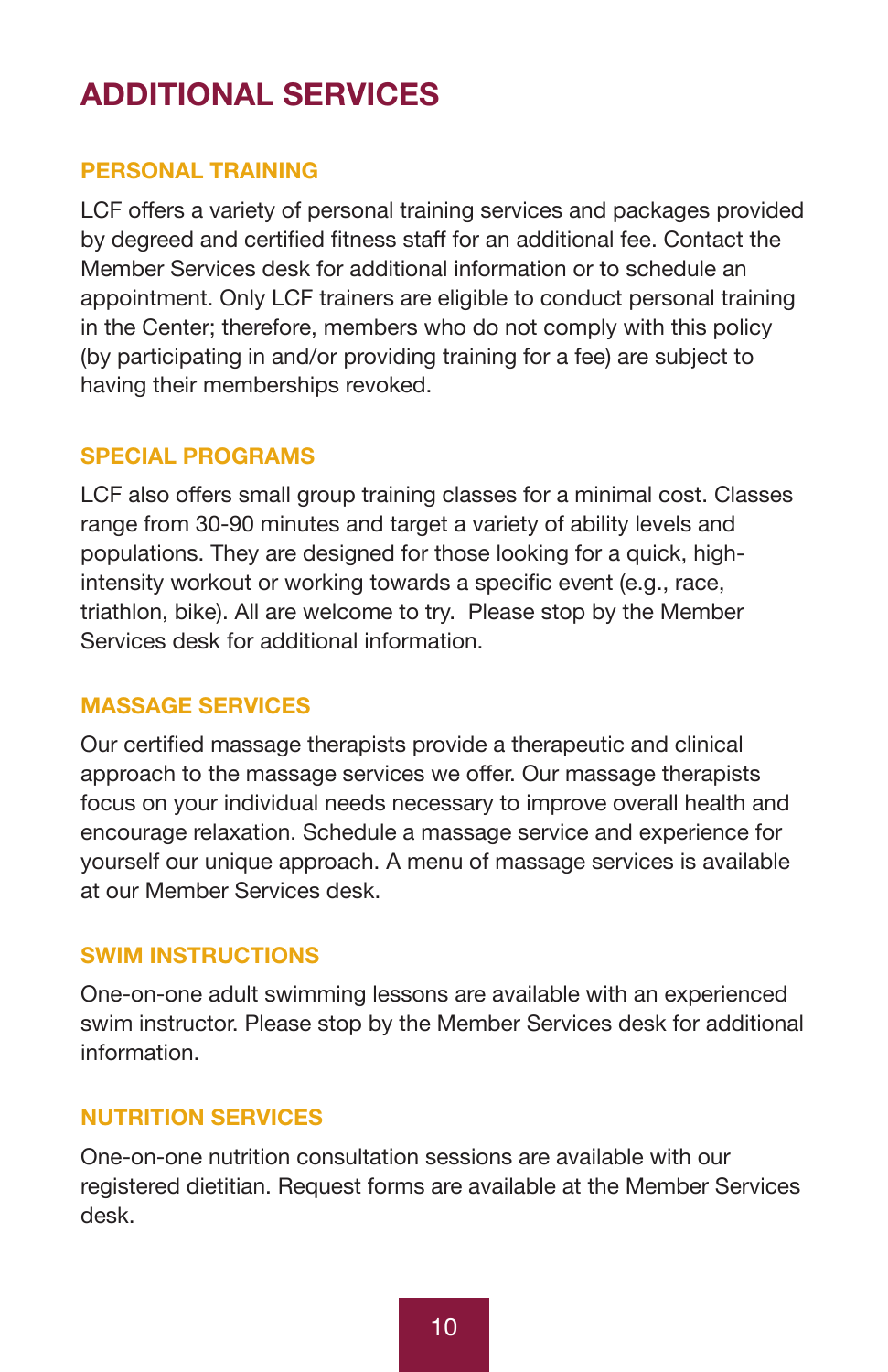#### **MEDICAL BASED PROGRAMMING**

We offer several different programs year-round that are medically based. With a referral from a healthcare provider and for a small fee, members and non-members may participate in either our Next Steps Fitness Programs™ or our Rock Steady Boxing program (Parkinson's Disease patients only). Please stop by the Member Services desk for additional information.

### **CANCELLATION POLICY**

When cancelling appointments for session-based services, 24 hours' notice is required. Should less than 24 hours' notice be provided, the client may be charged a portion for the scheduled service.

Please note: All sessions expire one year from date of purchase unless otherwise indicated.

### **GROUP EXERCISE**

LCF provides a wide range of land and aquatic group exercise programs. Schedules are available at the Member Service desk and on our website. Class participants should arrive on time to avoid disrupting other class members and to get maximum benefit from the warmup. Group exercise classes listed on class schedule are all-inclusive; however, there are specialty classes that require a fee for attendance. LCF reserves the right to change class times and instructors and to add or remove classes.

The Center reserves the right to limit the number of participants in each class for the safety (health and wellness) of our members and staff. Members are expected to wipe down equipment both before and after use in a group exercise studio.

The Center reserves the right to close the area for health and wellness reasons at its sole discretion.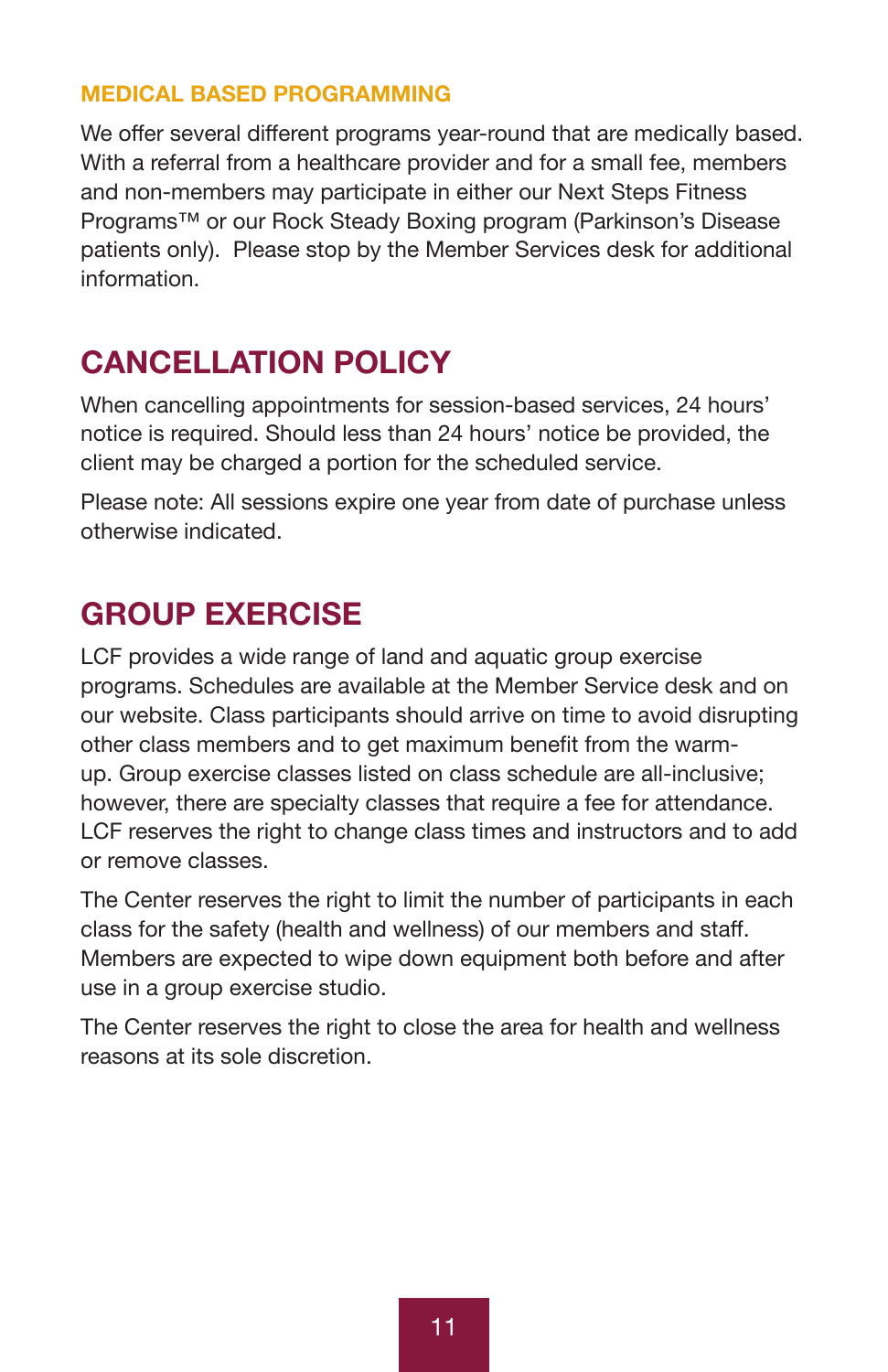### **AQUATICS**

A variety of aquatic programs and pool areas are available for member use. Health department standards [encourage] members to shower with soap and water before use of any pool, sauna or steam room. Members must follow all posted rules and regulations. Proper swim attire is required in all pools. The use of swim sandals in the aquatics and locker room is recommended. Please refrain from wearing fragrances while using the pools.

Lap pool lanes should be shared during peak hours. The proper lap swimming etiquette is to "circle swim" using a counter-clockwise rotation of the lane in use. If all lanes are being used to full capacity, it is requested that members be courteous and restrict their workouts to a reasonable time frame. The Center reserves the right to limit the number of participants in the swim lanes and pools for the safety (health and wellness) of our members and staff. If the warm water pool is at its max capacity during a Group Exercise class then additional participants will filter into the first lane of the Lap Pool.

Pools will be closed annually for mandatory maintenance and cleaning. The Center reserves the right to close the area for health and wellness reasons at its sole discretion.

### **GYMNASIUM**

LCF houses one regulation size or two intramural length basketball courts with scoreboards. Please see the posted gym schedule for days and times that the court is reserved for small group training classes. The center court curtain will be lowered at designated times to allow for multiple games to occur simultaneously. Hours for open gym and volleyball are posted for your convenience and are strictly followed. The Center reserves the right to close the area for health and wellness reasons at its sole discretion.

### **RACQUETBALL**

Protective eyewear and appropriate footwear must be worn at all times while playing racquetball. Reservations can be made up to one week in advance at the Member Services desk. If you do not occupy the court within the first ten minutes of your reservation, the court will become open to other members. The Center reserves the right to close the area for health and wellness reasons at its sole discretion.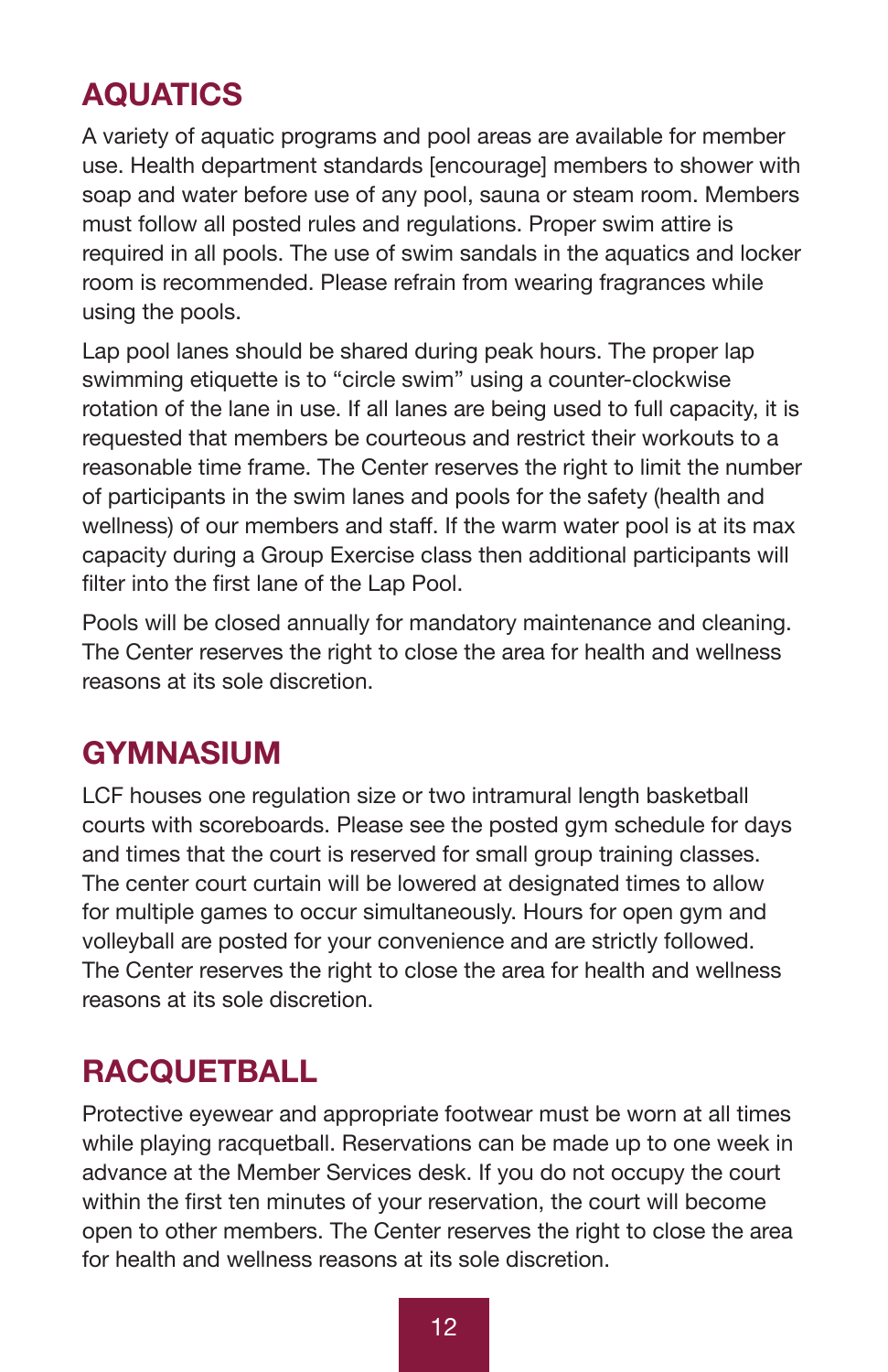### **TRACK**

Please read the track signs carefully and comply with the direction designated for the day; signs are located at each of the two entrances of the track. As a matter of safety, please do not stand and converse in any lane of the track. Walk in the inside lanes and run in the outside lanes; yield right of way to members using the track at a higher pace. The Center reserves the right to close the area for health and wellness reasons at its sole discretion.

### **SAUNA / STEAM ROOM / WHIRLPOOL**

A sauna, steam room and whirlpool are provided in each locker room to enhance your fitness experience. No shaving or use of scents, oils or creams in these areas. Appropriate attire should be worn (street shoes and full clothing are not allowed in the sauna or steam room). The Center reserves the right to close the sauna, steam room or whirlpool for health and wellness reasons at its sole discretion.

### **LOCKER ROOMS**

LCF features an advanced keyless locker system for your protection and convenience. In addition, the locker rooms provide a number of fine amenities including saunas, towels, soap, shampoo, lotion, deodorant, hair dryers, hair spray, and shaving cream.

LCF offers rental lockers and laundry service for an additional monthly fee. Please see a Member Service Representative to set up a rental locker or laundry service.

Complimentary towel service is provided to members for their convenience. Please assist us in keeping the locker rooms clean for your fellow members.

Use the disinfectant wipes provided in the locker room areas to remove perspiration from benches/chairs/stools before and after each use; disinfectant wipes are available throughout the locker room area.

The locker rooms serve as the designated area during severe weather situations (Code Black).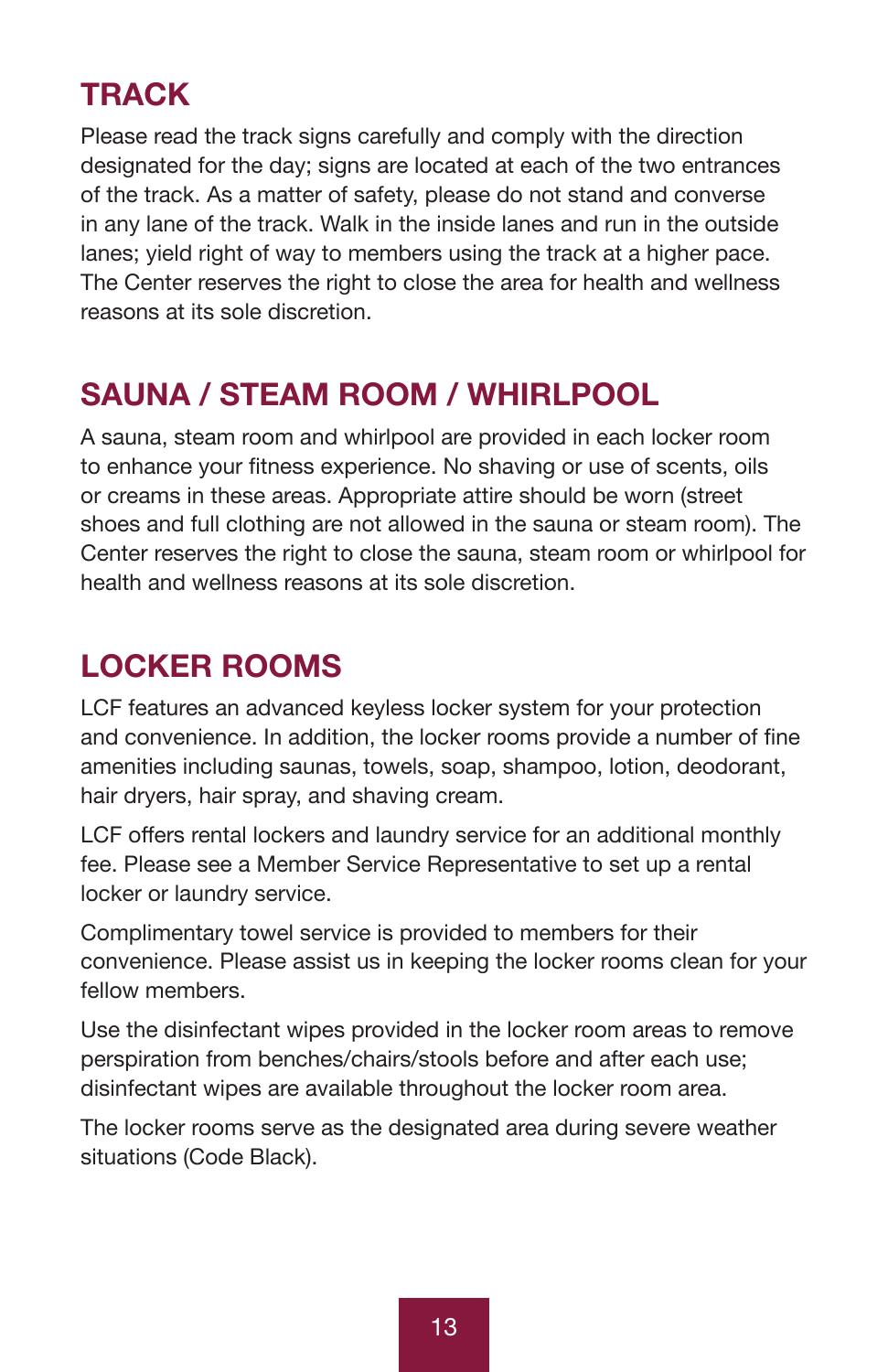### **CAFÉ**

Choose from a variety of salads, sandwiches and beverages. Enjoy your healthy snack in our comfortable seating area or take it with you.

### **FIT SHOP**

The Fit Shop offers a wide selection of athletic equipment, swim and sports apparel. The Fit Shop is open to members as well as the general public. Purchases may be made at the Member Services desk.

### **CELL PHONE/PHOTOGRAPHY/VIDEOGRAPHY**

As a courtesy to fellow members and for your own safety, talking on cell phones is discouraged in the facility. Please use lobby areas to make and receive cell phone calls.

Photography and videography is strictly prohibited in LCF unless the Center Director has granted authorization. Multiple offenses of this policy can result in loss of membership privileges.

### **TOBACCO, ALCOHOL, CONTROLLED SUBSTANCES & WEAPONS**

LCF is a designated smoke-free environment. Smoking cigarettes, pipes, cigars or use of any other tobacco product including E-Cigarettes is not allowed. Alcohol and drugs are NOT permitted on the premises. Weapons including guns, knives, explosives or any other items with potential to inflict harm are not allowed on the premises. Appropriate action will be taken against any member or guest who violates this policy.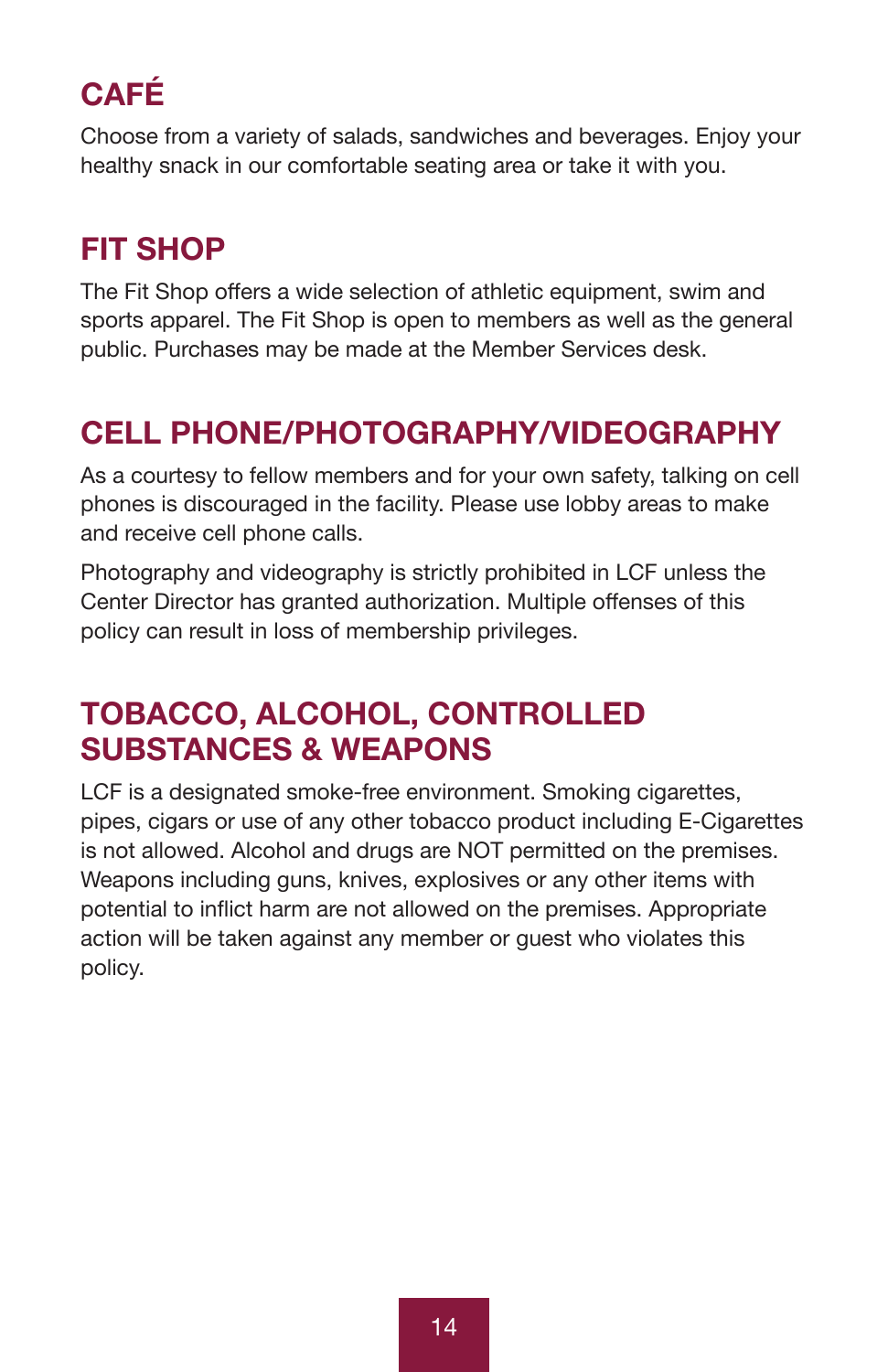### **MEMBER ETIQUETTE**

#### **GENERAL**

Please abide by the basic rule of "courtesy to and safety of your fellow members." Please also refer to the signs posted on the Fitness Floor and located around the center for details.

- Avoid the use of strong-smelling colognes, perfumes or lotions.
- Please use clean athletic shoes to keep the Center and equipment clean for others.
- In accordance with Loyola University Medical Center Policy, "misty green" scrubs are not allowed in the Center nor may any person change into or out of them in the locker room / bathrooms.
- Food is prohibited outside the café area; beverages must be stored in plastic bottles with secure tops.
- Food is prohibited in the locker rooms.
- For the safety of others and your personal belongings, (including but not limited to cash, credit cards, and jewelry), should not be left unattended at any time.
- If you have experienced symptoms of communicable illness, including but not limited to, a fever, runny nose, cough, sore throat, or sneezing, please stay home until your symptoms have subsided. Center policy, states those entering the facility should use discretion and be seventy-two hours without fever prior to entering the facility.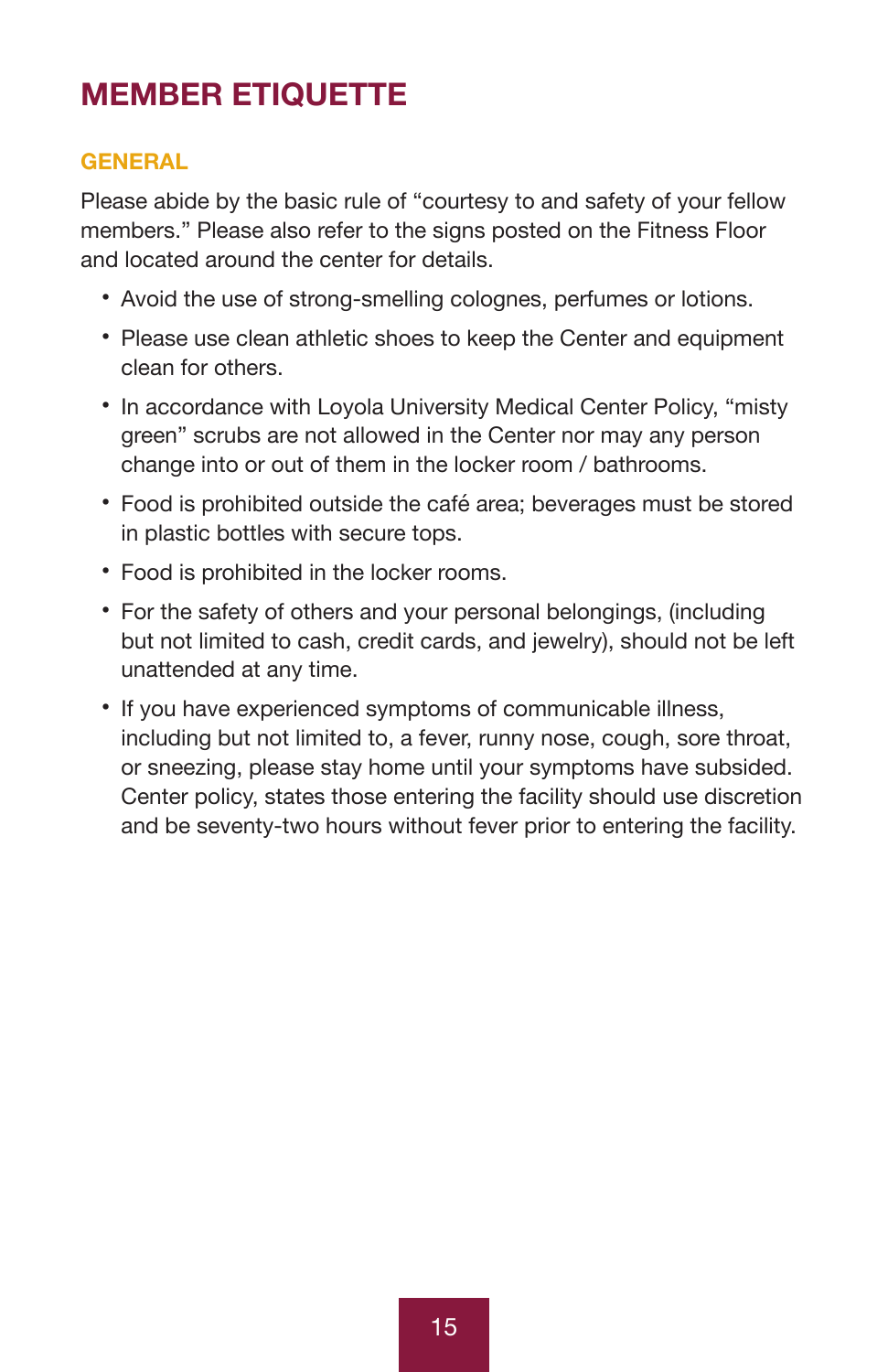#### **SAFETY & WELLNESS**

At LCF, we view safety and wellness as a "team sport". By using the Center, you acknowledge that it is impossible to completely eliminate the risk of injury, illness, disease, and viruses and you assume the risks that you might get ill or sick when using communal space. To help stop the spread of germs, please review and act in accordance with CDC guidelines:

- Cover your mouth and nose with a tissue when you cough or sneeze.
- Throw used tissues in the trash.
- If you don't have a tissue, cough or sneeze into your elbow, not your hands.
- Remember to immediately wash your hands after blowing your nose, coughing or sneezing.
- Washing your hands is one of the most effective ways to prevent yourself and your loved ones from getting sick, especially at key times when you are likely to get and spread germs.
- Wash your hands with soap and water for at least 20 seconds.
- If soap and water are not readily available, use an alcohol-based hand sanitizer that contains at least 60% alcohol to clean hands.

#### **FITNESS FLOOR**

- Limit time on any cardio equipment piece to 30 minutes during peak times.
- Limit use of circuit training equipment to one set per machine when others are waiting and allow other members to "work in" with you.
- Use the disinfecting wipes provided in the exercise areas to remove perspiration from equipment before and after each use; disinfectant wipes are available throughout the fitness area.
- When vacating the equipment, please remove all personal belongings.
- Please re-rack your free weights after use and avoid dropping weights and dumbbells on the floor.
- Minors are prohibited from the Fitness Floor and stairs leading to the Fitness Floor for safety reasons; please use the elevator if escorting children to another level.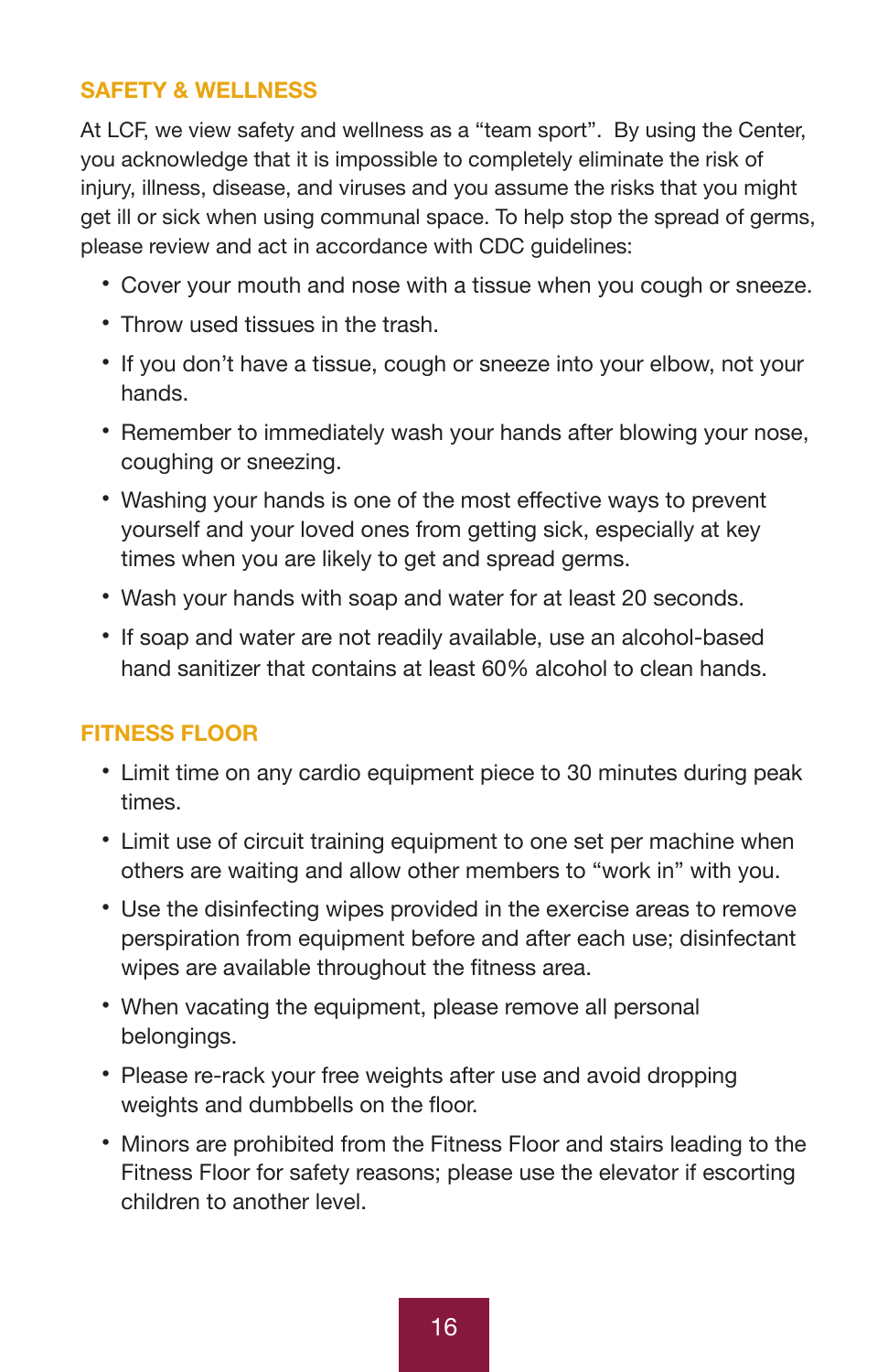• Please do not leave treadmills running unattended; if you must leave the treadmill, please use the pause button to temporarily halt the treadmill belt.

#### **LOCKER ROOM**

- Please assist us in keeping the locker rooms clean for your fellow members.
- Eating and storage of perishable items is not permitted in the locker rooms at any time, and lockers must be emptied of contents after each visit to the Center.
- Please discard all dirty towels and trash in the appropriately marked receptacles.
- It is required that a towel be wrapped around or placed beneath oneself when using the sauna, steam rooms, benches and chairs.
- Use the disinfectant wipes provided in the locker room areas to remove perspiration from benches/chairs/stools and lockers before and after each use; disinfectant wipes are available throughout the locker room area.
- Street shoes are not permitted in the shower and spa areas.
- Fingernail cutting, toenail cutting, and exfoliating are prohibited in the locker room.
- Hair cutting and coloring are prohibited in the locker rooms.
- Cell phone or tablet use is strictly prohibited in the locker rooms.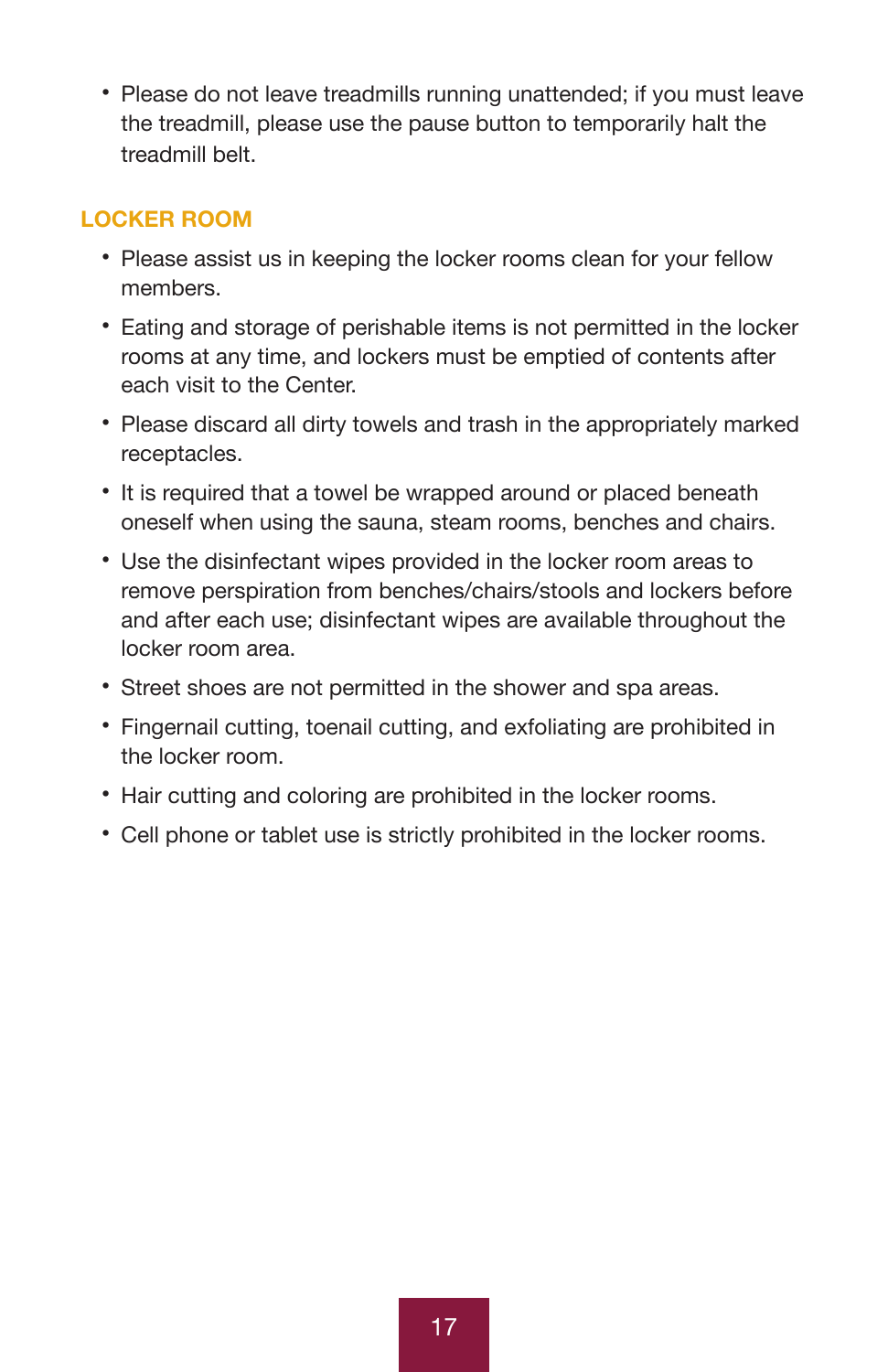### **PARKING**

#### **LOYOLA STUDENTS / EMPLOYEES**

All Loyola University employees, Stritch School of Medicine, Niehoff School of Nursing, and Medical Center campus graduate student members who park on the Loyola University Medical Center Campus are required to use their existing methods of parking.

#### **COMMUNITY**

The Center provides free parking for a maximum of four hours per visit in the gated lot at the west end of the facility or in Parking Deck B.

#### **ADDITIONAL PARKING POLICIES**

You will obtain your parking card when you become a member of LCF. Please use the card with a large bar code facing the front of your vehicle to gain access to the gates. Members may not transfer their parking privileges to anyone else, including family members. LCF management reserves the right to suspend and / or revoke the parking privileges and / or membership of any member in violation of Center parking policies.

Parking closes 30 minutes after the Center closes.

### **ASSISTANCE**

If you have any questions or need assistance on the Fitness Floor, feel free to ask one of the Fitness Team members.

Personal trainers provide a one-on-one service and should not be interrupted unless there is an emergency.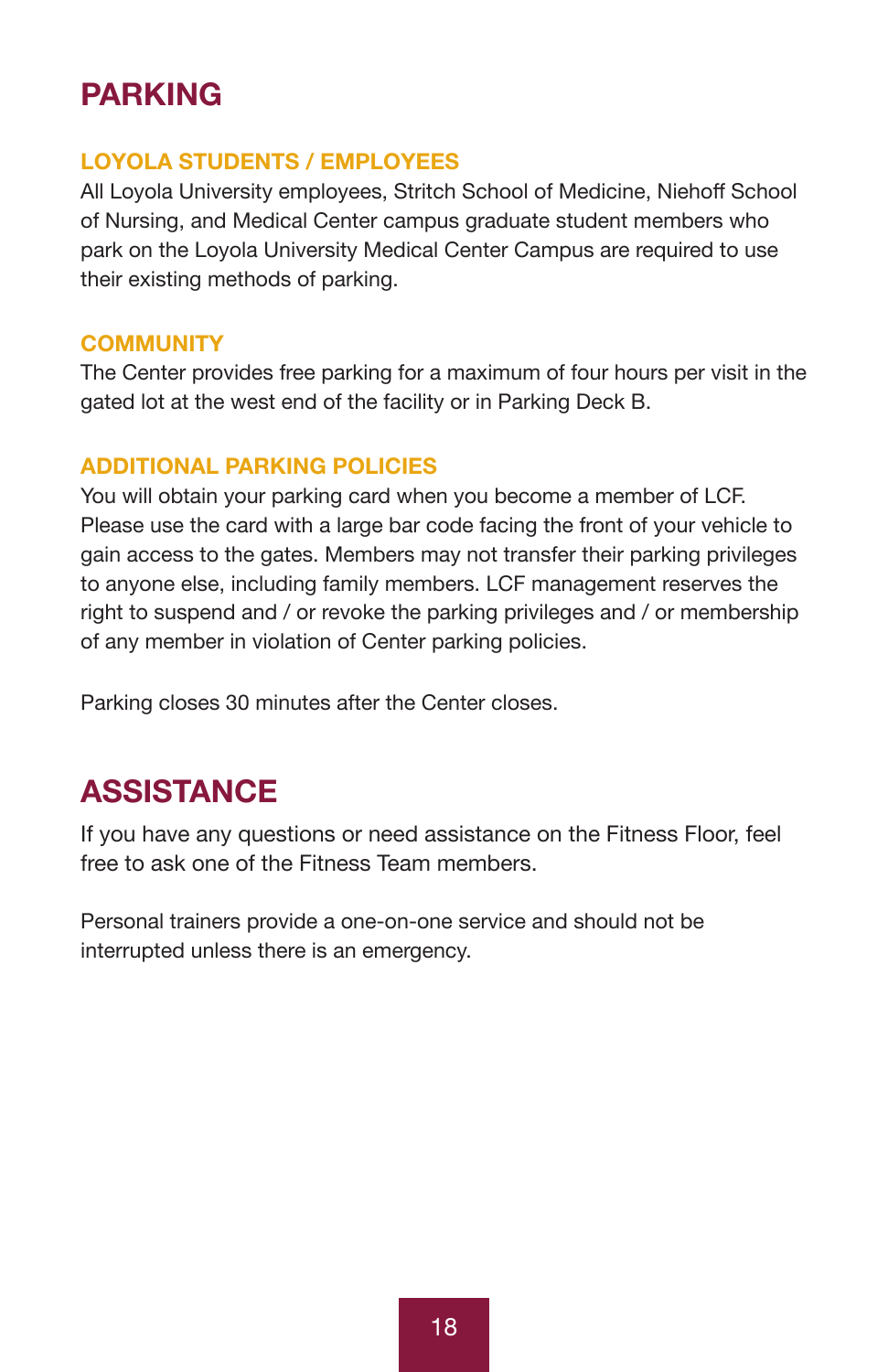### **USEFUL PHONE NUMBERS**

| <b>Member Services Desk</b>  | (708) 327-2348 |
|------------------------------|----------------|
| <b>Membership Department</b> | (708) 327-3558 |
| <b>Fitness Desk</b>          | (708) 327-3555 |

### **HOURS OF OPERATION**

| <b>Monday - Friday</b> | $5:00$ a.m. $-10:00$ p.m.                      |
|------------------------|------------------------------------------------|
| Saturday - Sunday      | $7:00$ a.m. $-7:00$ p.m. (September $-$ April) |
| Saturday - Sunday      | 7:00 a.m. $-5:00$ p.m. (May $-$ August)        |